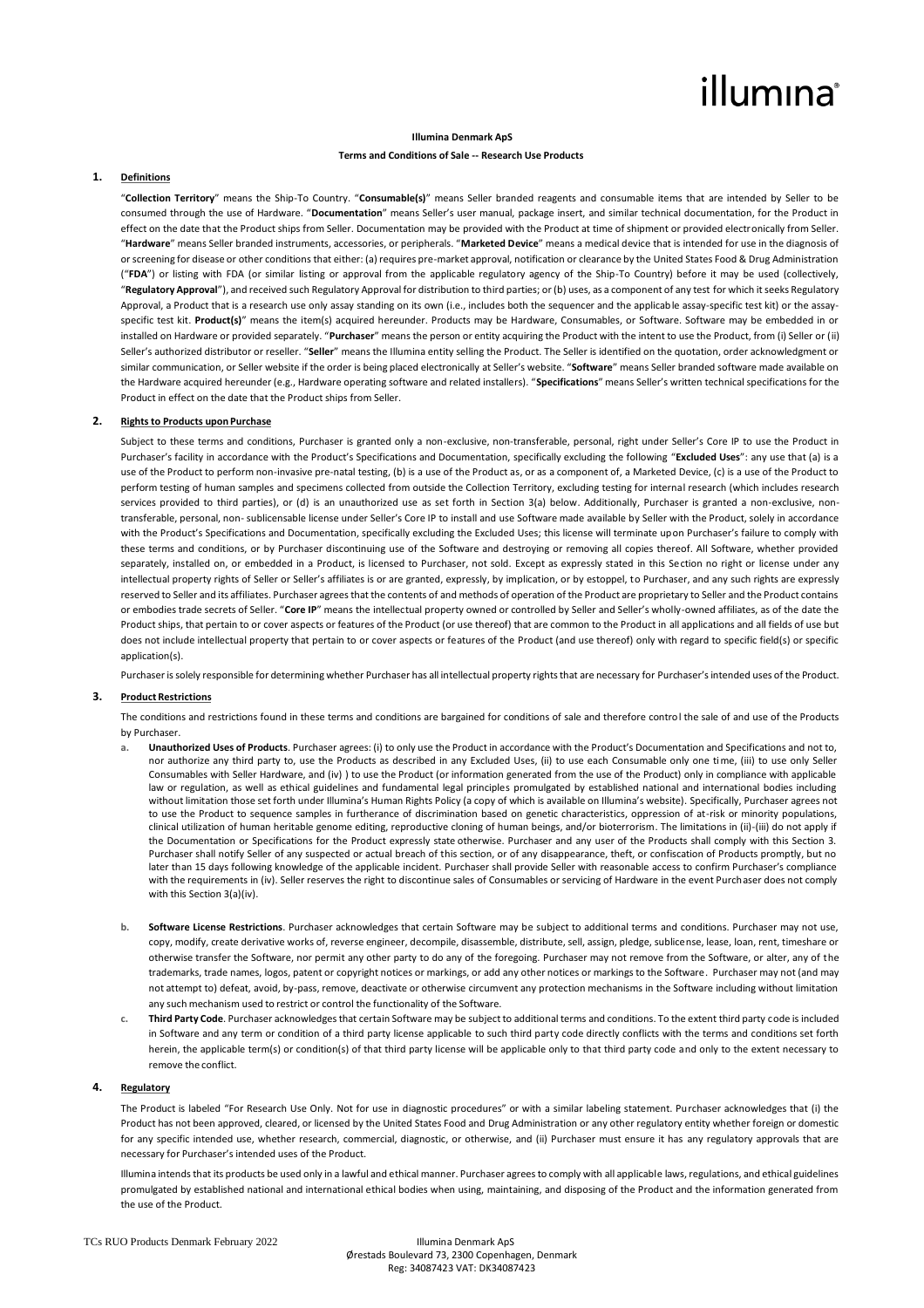# illumına

### **5. Limited Liability**

TO THE EXTENT PERMITTED BY LAW, IN NO EVENT SHALL SELLER OR ITS SUPPLIERS BE LIABLE TO PURCHASER OR ANY THIRD PARTY FOR COSTS OF PROCUREMENT OF SUBSTITUTE PRODUCTS OR SERVICES, LOST PROFITS, DATA OR BUSINESS, OR FOR ANY INDIRECT, SPECIAL, INCIDENTAL, EXEMPLARY, CONSEQUENTIAL, OR PUNITIVE DAMAGES OF ANY KIND ARISING OUT OF OR IN CONNECTION WITH, WITHOUT LIMITATION, THE SALE OF THE PRODUCT, ITS USE, SELLER'S PERFORMANCE OR ANY OF THESE TERMS AND CONDITIONS, HOWEVER ARISING OR CAUSED AND ON ANY THEORY OF LIABILITY (WHETHER IN CONTRACT, TORT (INCLUDING NEGLIGENCE), STRICT LIABILITY OR OTHERWISE).

TO THE EXTENT PERMITTED BY LAW, SELLER'S TOTAL AND CUMULATIVE LIABILITY TO PURCHASER OR ANY THIRD PARTY ARISING OUT OF OR IN CONNECTION WITH THESE TERMS AND CONDITIONS, INCLUDING WITHOUT LIMITATION, THE PRODUCT (INCLUDING USE THEREOF) AND SELLER'S PERFORMANCE, WHETHER IN CONTRACT, TORT (INCLUDING NEGLIGENCE), STRICT LIABILITY OR OTHERWISE, SHALL IN NO EVENT EXCEED THE AMOUNT PAID TO SELLER FOR THE PARTICULAR PRODUCT CONTAINED IN THE PARTICULAR ORDER THAT DIRECTLY CAUSED THE LIABILITY.

#### **6. Limitations on Warranties**

TO THE EXTENT PERMITTED BY LAW AND SUBJECT TO THE EXPRESS PRODUCT WARRANTY MADE IN THESE TERMS AND CONDITIONS SELLER MAKES NO (AND EXPRESSLY DISCLAIMS ALL) WARRANTIES, EXPRESS, IMPLIED OR STATUTORY, WITH RESPECT TO THE PRODUCT, INCLUDING WITHOUT LIMITATION, ANY IMPLIED WARRANTY OF MERCHANTABILITY, FITNESS FOR A PARTICULAR PURPOSE, NONINFRINGEMENT, OR ARISING FROM COURSE OF PERFORMANCE, DEALING, USAGE OR TRADE. WITHOUT LIMITING THE GENERALITY OF THE FOREGOING, SELLER MAKES NO CLAIM, REPRESENTATION, OR WARRANTY OF ANY KIND AS TO THE UTILITY OF THE PRODUCT FOR PURCHASER'S INTENDED USES.

#### **7. Product Warranty**

All warranties are personal to the Purchaser and may not be transferred or assigned to a third-party, including an affiliate of Purchaser. All warranties are facility specific and do not transfer if the Product is moved to another facility of Purchaser, unless Seller conducts such move. The warranties described in these terms and conditions exclude any stand-alone third party goods that may be acquired or used with the Products.

- **a. Warranty for Consumables**. Seller warrants that Consumables, other than custom Consumables, will conform to their Specifications until the later of (i) 3 months from the date of shipment from Seller, or (ii) any expiration date or the end of the shelf-life pre-printed on such Consumable by Seller, but in either event, no later than 12 months from the date of shipment. With respect to custom Consumables (i.e., Consumables made to specifications or designs made by Purchaser or provided to Seller by, or on behalf of, Purchaser), Seller only warrants that the custom Consumables will be made and tested in accordance with Seller's standard manufacturing and quality control processes. Seller makes no warranty that custom Consumables will work as intended by Purchaser or for Purchaser's intended uses.
- **b. Warranty for Hardware**. Seller warrants that Hardware, other than Upgraded Components, will conform to its Specifications for a period of 12 months after its shipment date from Seller unless the Hardware includes Seller provided installation in which case the warranty period begins on the date of installation or 30 days after the date the Hardware was delivered, whichever occurs first ("**Base Hardware Warranty**"). "**Upgraded Components**" means Seller provided components, modifications, or enhancements to Hardware provided pursuant to the Base Hardware Warranty. Seller warrants that Upgraded Components will conform to their Specifications for a period of 90 days from the date the Upgraded Components are provided by Seller. Upgraded Components do not extend the Base Hardware Warranty unless the upgrade was conducted by Seller at Seller's facilities in which case the upgraded Hardware shipped to Purchaser comes with a new Base Hardware Warranty.
- **c. Exclusions from Warranty Coverage**. The foregoing warranties do not apply to the extent a non-conformance is due to (i) abuse, misuse, neglect, negligence, accident, improper storage, or use contrary to the Documentation or Specifications, (ii) use that is an Excluded Use, (iii) improper handling, installation, maintenance, or repair (other than if performed by Seller's personnel), (iv) unauthorized alterations, (v) Force Majeure events, or (vi) use with a third party's good (unlessthe Product's Documentation or Specifications expressly state such third party's good is for use with the Product).
- **d. Procedure for Warranty Coverage**. In order to be eligible for repair or replacement under this warranty Purchaser must (i) promptly contact Seller's support department to report the non-conformance, (ii) cooperate with Seller in confirming or diagnosing the non-conformance, and (iii) return the Product, transportation charges prepaid to Seller following Seller's instructions or, if agreed by Seller and Purchaser, grant Seller's authorized repair personnel access to the Product in order to confirm the non-conformance and make repairs.
- **e. Sole Remedy under Warranty**. Seller will, at its option, repair or replace non-conforming Product that is covered by this warranty, provided that Seller can reasonably identify and confirm such nonconformance. The warranty period for repaired or replaced Consumables is 90 days from the date of shipment, or the remaining period on the original Consumables warranty, whichever is later. Hardware may be repaired or replaced with functionally equivalent, reconditioned, or new Hardware or components (if only a component of Hardware is non-conforming). If the Hardware is replaced in its entirety, the warranty period for the replacement is 90 days from the date of shipment or the remaining period on the original Hardware warranty, whichever is later. If only a componentis being repaired or replaced, the warranty period forsuch componentis 90 daysfrom the date of shipment or the remaining period on the original Hardware warranty, whichever ends later. The preceding states Purchaser's sole remedy and Seller's sole obligations under the warranty.

#### **8. Indemnification**

- **a. Indemnification by Seller**. Subject to these terms and conditions, including without limitation, the Exclusions to Seller's Indemnification Obligations (Section 8(b) below), the Conditions to Indemnification Obligations (Section 8(d) below), Seller shall (i) defend, indemnify and hold harmless Purchaser against any third-party claim or action alleging that the Product when used in accordance with these terms and conditions infringes the valid and enforceable intellectual property rights of a third party, and (ii) pay all settlements entered into, and all final judgments and costs (including reasonable legal fees) awarded against Purchaser in connection with such infringement claim. If the Product or any part thereof, becomes, or in Seller's opinion may become, the subject of an infringement claim, Seller shall have the right, at its option, to (A) procure for Purchaser the right to continue using the Product, (B) modify or replace the Product with a substantially equivalent non-infringing substitute, or (C) require the return of the Product and terminate the rights, license, and any other permissions provided to Purchaser with respect to the Product and refund to Purchaser the depreciated value (as shown in Purchaser's official records) of the returned Product at the time of such return; provided that, no refund will be given for used-up or expired Consumables. This Section states the entire liability of Seller for any infringement of third party intellectual property rights.
- **b. Exclusions to Seller Indemnification Obligations**. For the avoidance of doubt, Seller has no obligation to defend, indemnify or hold harmless Purchaser for any infringement claim to the extent such infringement arises from: (i) use of the Product in any manner or for any Excluded Use, (ii) use of the Product in any manner not in accordance with the rights expressly granted to Purchaser under these terms and conditions, (iii) use of the Product in combination with any third party products, materials, or services (unless the Product's Documentation or Specifications expressly state such third party's good is for use with the Product), (iv) use of the Product to perform any assay or other process not supplied by Seller, (v) Seller's compliance with specifications or instructions for such Product furnished by, or on behalf of, Purchaser, or (vi) Purchaser's breach of any of these terms and conditions, (vii) use of stand-alone third party goods that may be acquired or used with the Products (each of (i) – (vii), is referred to as an "**Excluded Claim**").
- **c. Indemnification by Purchaser**. Purchaser shall defend, indemnify and hold harmless Seller, its affiliates, their non-affiliate collaborators and development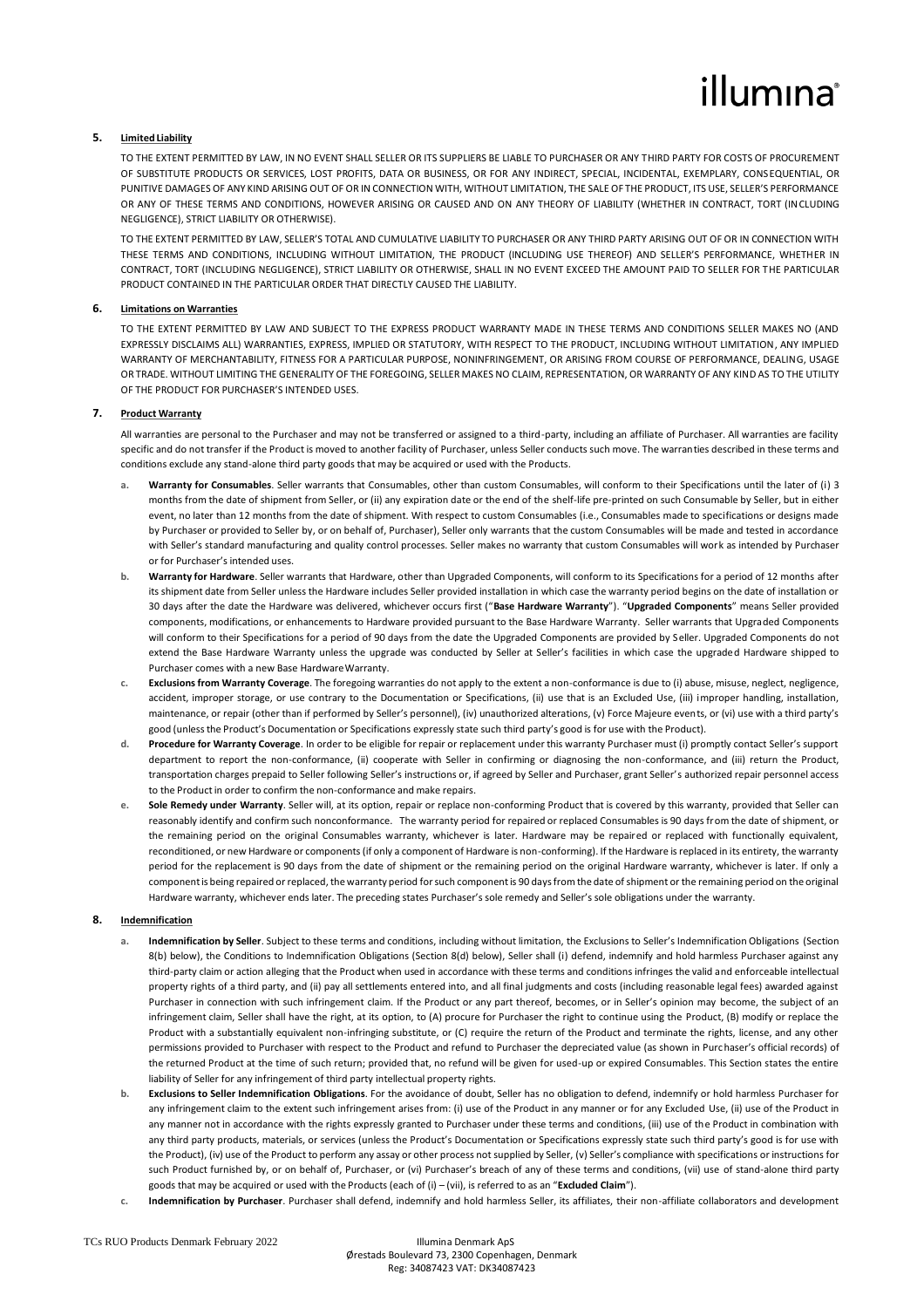# lumına

partners that contributed to the development of the Product, and their respective officers, directors, representatives and employees against any claims, liabilities, damages, fines, penalties, causes of action, and losses of any and every kind (including reasonable legal fees), including without limitation, personal injury or death claims, and infringement of a third party's intellectual property rights, resulting from, relating to, or arising out of any Excluded Claim.

**d. Conditions to Indemnification Obligations**. The parties' indemnification obligations are conditioned upon the party seeking indemnification (i) promptly notifying the other party in writing of such claim or action, (ii) giving the other party exclusive control and authority over the defense and settlement of such claim or action, (iii) not admitting infringement of any intellectual property right without prior written consent of the other party, (iv) not entering into any settlement or compromise of any such claim or action without the other party's prior written consent, and (v) providing reasonable assistance to the other party in the defense of the claim or action; provided that, the indemnifying party reimburses the indemnified party for its reasonable out-of-pocket expenses incurred in providing suchassistance.

#### **9. Payment Terms**

Seller will invoice upon shipment. Subject to Seller's credit review of Purchaser (following which Seller shall inform Purchaser of applicable payment terms), all payments are due within 30 days of the date of the invoice. All amounts due shall be paid in the currency found on the invoice. If payment is made by wire or other electronic funds transfer, Purchaser is solely responsible for any bank or other fees charged, and will reimburse Seller for any such fees. If any payment is not made by the due date Seller may exercise all rights and remedies available by law.

Purchaser shall pay for all costs (including reasonable attorneys' fees) incurred by Seller in connection with the collection of late payments. Each purchase order is a separate, independent transaction, and Purchaser has no right of set-off against other purchase orders or other transactions with Seller. Seller will determine payment terms on a per-order basis and may modify credit terms in its discretion. Any amounts not paid when due will accrue interest at an annual rate corresponding to the official lending rate of the Danish Central Bank plus 8 %, or the maximum amount allowed by law, if lower.

#### **10. Shipping Terms; Title and Risk of Loss**

Unless otherwise set forth in writing by Seller or otherwise agreed between the parties, all shipments are made DDP (Incoterms 2020) at the address designated by Purchaser at the time of ordering. In all cases, title (except for Software and third-party software) and risk of loss transfers to Purchaser when Product is made available at such address.

### **11. Taxes**

Purchaser agrees that any applicable sales, use, excise, VAT (value added tax), GST (goods and services tax), withholding and other taxes will be calculated based on both the tax rates in effect on the date of shipment and the ship to address for the Product. Any amounts for tax listed on a quotation, if any, are for reference purposes only and are not binding on Seller. All prices and other amounts payable to Seller are exclusive of and are payable without deduction for any taxes, customs duties, tariffs or charges hereafter claimed or imposed by any governmental authority upon the sale of Product, all of which will be paid by Purchaser. In the event Seller is required by law or regulation to pay any such tax, duty or charge, such amount will be added to the purchase price or subsequently invoiced to the Purchaser.

### **12. General**

- **a. Applicability of Terms and Conditions**. These terms and conditions exclusively govern the ordering, purchase, supply, and use of Product, and override any conflicting, amending and/or additional terms contained in any purchase orders, invoices, or similar documents all of which are hereby rejected and are null and void. Seller's failure to object to any such terms shall not constitute a waiver by Seller, nor constitute acceptance by Seller of such terms and conditions. Third party products may be subject to additional terms and conditions.
- **b. Order Changes/Cancellations.** Orders for Products may not be changed or cancelled once placed.
- **c. Governing Law**. These terms and conditions, their interpretation, and the performance of the parties shall be governed by the laws of Denmark. Seller and Purchaser agree that the United Nations Convention on Contracts for the International Sale of Goods shall not apply to these terms and conditions, including any terms in the Documentation.
- **d. Arbitration**. Each Party irrevocably agrees that, any dispute, claim or controversy arising out of or relating to the breach, termination, enforcement, interpretation or validity of these terms and conditions, shall be determined by confidential binding arbitration conducted in the English language, to be held in Copenhagen before one arbitrator appointed under the rules of the Danish Institute of Arbitration (" Rules") and administered under the Rules, which are deemed to be incorporated by reference into this clause. In all cases of arbitration each party shall bear its own costs and expenses and an equal share of the arbitrator's and administrator's fees of arbitration; neither party nor an arbitrator may disclose the existence, content, or results of any arbitration without the prior written consent of both parties, unless required by law; the decision of the arbitrator shall be final and binding on the parties, provided that, the arbitrator shall not have the authority to alter any explicit provision of these terms and conditions; judgment on the award may be entered in any court having jurisdiction. This clause shall not preclude the parties from seeking provisional remedies in aid of arbitration from a court of appropriate jurisdiction. Notwithstanding anything herein to the contrary, any claims or causes of action involving infringement, validity, or enforceability of a party or its affiliate's intellectual property rights are not subject to this arbitration clause.
- **e. Representations and Warranties**. Purchaser is not an authorized dealer, representative, reseller, or distributor of any of Seller's, or its affiliates', products or services. Purchaser represents and warrants that it (i) is not purchasing the Product on behalf of a third party, (ii) is not purchasing the Product in order to resell or distribute the Product to a third party, (iii) is not purchasing the Product in order to export the Product from the country into which Seller shipped the Product pursuant to the ship-to address designated by Purchaser at the time of ordering ("**Ship-To Country**"), and (iv) will not export the Product out of the Ship-To Country.
- **f. Remedies for Breach**. In addition to any remedies specified elsewhere under these terms and conditions, and any remedies available to Seller under law or in equity, in the event Purchaser breaches these terms and conditions, including without limitation Sections 2-4, Seller may do any, all, or any combination of the following: (i) cease performance, including without limitation, cease further shipments of Product, (ii) terminate the rights granted to Purchaser pursuant to Section 2 (Rights to Product Upon Purchase), (iii) terminate any service contracts then in effect for affected Product, (iv) terminate any remaining product warranty for the affected Product, or (v) require Purchaser to immediately pay any unpaid invoices.
- Service Contracts. If a Seller extended service contract for Hardware is being provided, then Seller's standard terms and conditions for such service contract shall exclusively govern such extended service contract. Purchaser agrees that all service contracts are both personal to Purchaser and facility specific: services contracts cannot be transferred to a third party and may not be transferred to a new facility if the Hardware is relocated.
- **h. Future Products**. Any future products and/or services ("Unreleased Products") are subject to new part numbers, pricing, and specifications and the acquisition of Product hereunder is not in reliance on the availability of any Unreleased Products.
- **i. Seller Affiliates**. Any actions or rights that may be performed or exercised by Seller may be performed or exercised by Seller itself or by any of its affiliates. By way of non-limiting example, Seller's affiliates may carry outshipment, servicing, invoicing and receipt of payment.
- **j. Force Majeure**. Seller is not responsible for any failure to perform or delay attributable in whole or in part to any cause beyond its reasonable control, including